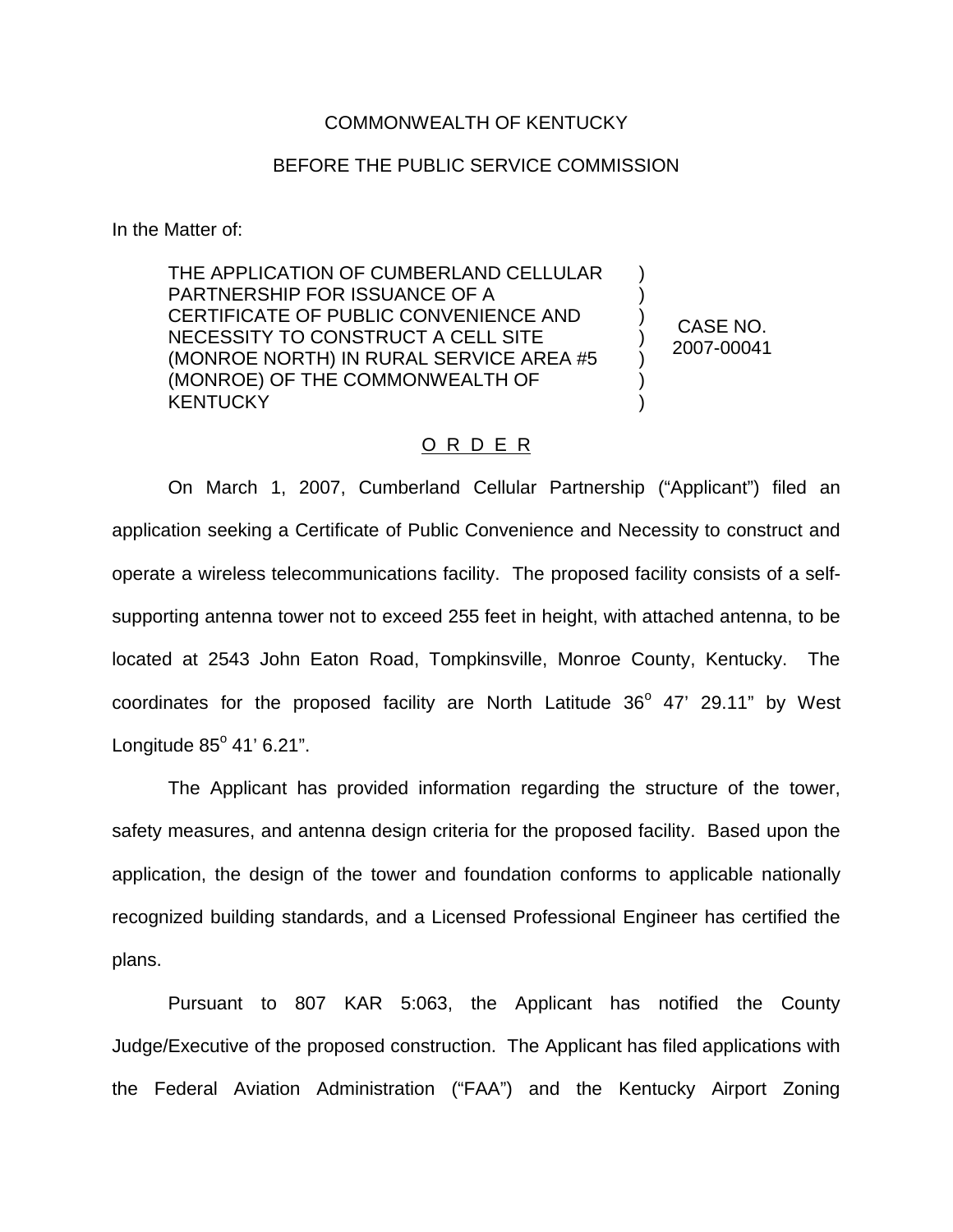Commission ("KAZC") seeking approval for the construction and operation of the proposed facility. Both decisions are pending.

The Applicant has filed evidence of the appropriate notices provided pursuant to 807 KAR 5:063. The notices solicited any comments and informed the recipients of their right to request intervention. To date, no public comments have been filed with the Commission.

The Commission, having considered the evidence of record and being otherwise sufficiently advised, finds that the Applicant has demonstrated that a facility is necessary to provide adequate utility service and that, therefore, a Certificate of Public Convenience and Necessity to construct the proposed facility should be granted.

Pursuant to KRS 278.280, the Commission is required to determine proper practices to be observed when it finds, upon complaint or on its own motion, that the facilities of any utility subject to its jurisdiction are unreasonable, unsafe, improper, or insufficient. To assist the Commission in its efforts to comply with this mandate, the Applicant should notify the Commission if it does not use this antenna tower to provide service in the manner set out in its application and this Order. Upon receipt of such notice, the Commission may, on its own motion, institute proceedings to consider the proper practices, including removal of the unused antenna tower, which should be observed by the Applicant.

IT IS THEREFORE ORDERED that:

1. The Applicant is granted a Certificate of Public Convenience and Necessity to construct a wireless telecommunications facility. The proposed facility consists of a self-supporting antenna tower not to exceed 255 feet in height, with